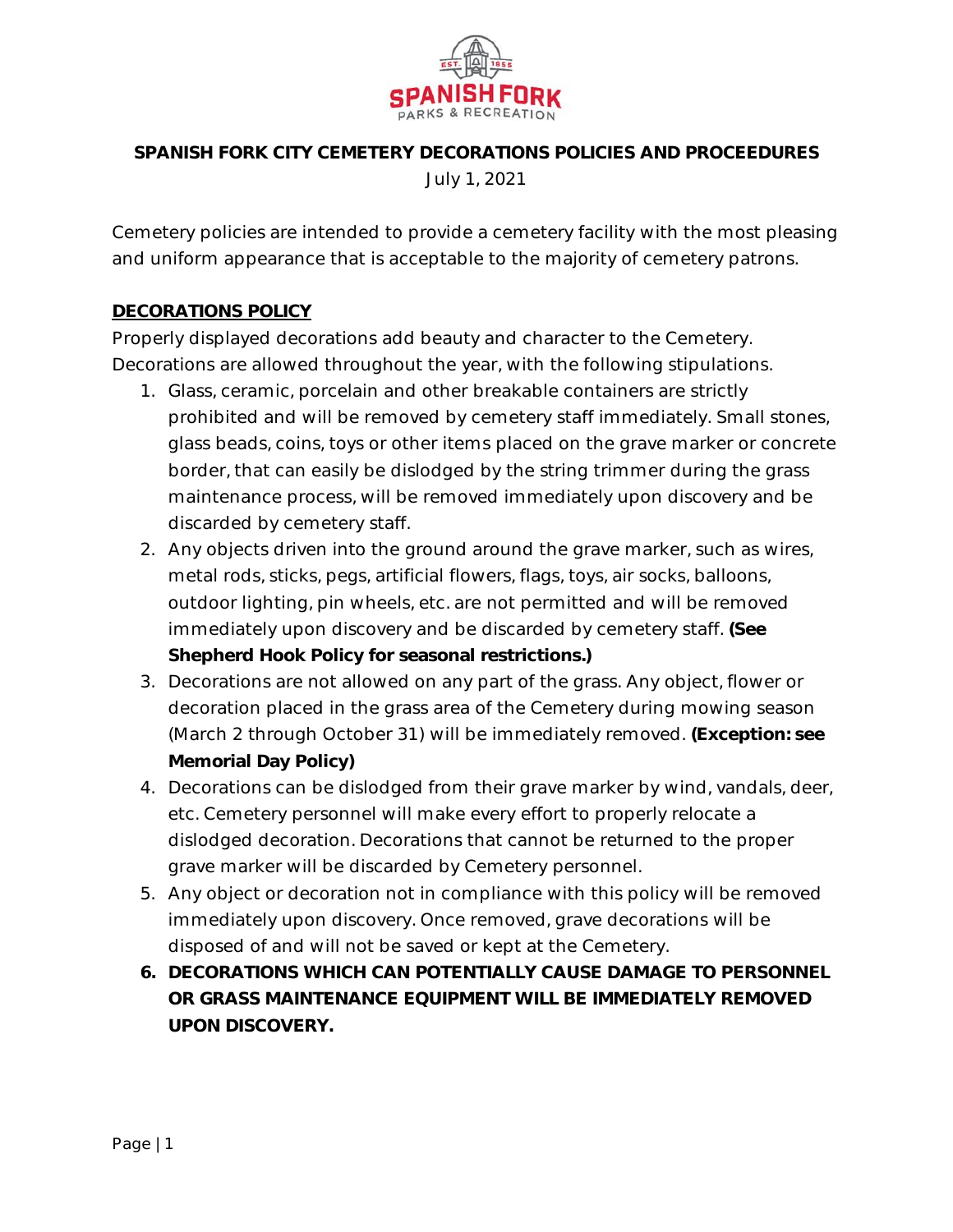

## **PERMANENT DECORATIONS POLICY**

- 1. Permanent decorations are those intended to remain at the grave site for periods in excess of 30 days. These items usually include solar lighting, artificial flowers, flags and memorabilia. No permanent decoration can exceed 18 inches in height nor extend outside the boundary of the headstone or concrete border. **(See Shepherd Hook Policy for seasonal restrictions.)**
- 2. All flags, works of art and solar lights must be approved by the Sexton before installation. **If not approved, they cannot be installed.**
- 3. No permanent decoration may be placed on the grass outside of the headstone or concrete base from March 2 through October 31. All decorations displayed on the grass or that spill out onto the grass will be discarded by the Cemetery Staff. **(Exception: see Memorial Day Policy)**
- 4. Ground Elevation or Flush Grave markers installed in the mow path must remain free from all decorations during the mowing season, March 2 through October 31 **(Exception: see Memorial Day Policy)**
- **5. ALL DECORATIONS ARE SUBJECT TO REMOVAL AND DISPOSAL BY CEMETERY STAFF WHEN THEY ARE DETERMINED TO BE UNSIGHTLY OR CREATE MAINTENANCE PROBLEMS.**

## **SHEPHERD HOOK POLICY**

Subject to the following provisions, shepherd hooks and vertical structures are allowed in the Spanish Fork City Cemetery from November 1 through March 1. They are not allowed March 2 through October 31, with the exception of the Wednesday before Memorial Day through the Sunday following Memorial Day.

- 1. Only one (1) Shepherd Hook (vertical structure) is allowed for each burial position.
- 2. All shepherd hooks and vertical structures must be approved by the Sexton before installation. **If not approved, they cannot be installed.**
- 3. Shepherd hooks must be installed within or touching the concrete border. Where no concrete border is present the shepherd hook must be installed touching the headstone. Shepherd hooks **cannot be permanently** installed in concrete.
- 4. No attached decorations can extend outside the boundary of the headstone or concrete border. The hook must be turned into the headstone to avoid injury to patrons or workers passing by.
- 5. No shepherd hook or item hanging from the shepherd hook can exceed six feet in height from the ground elevation.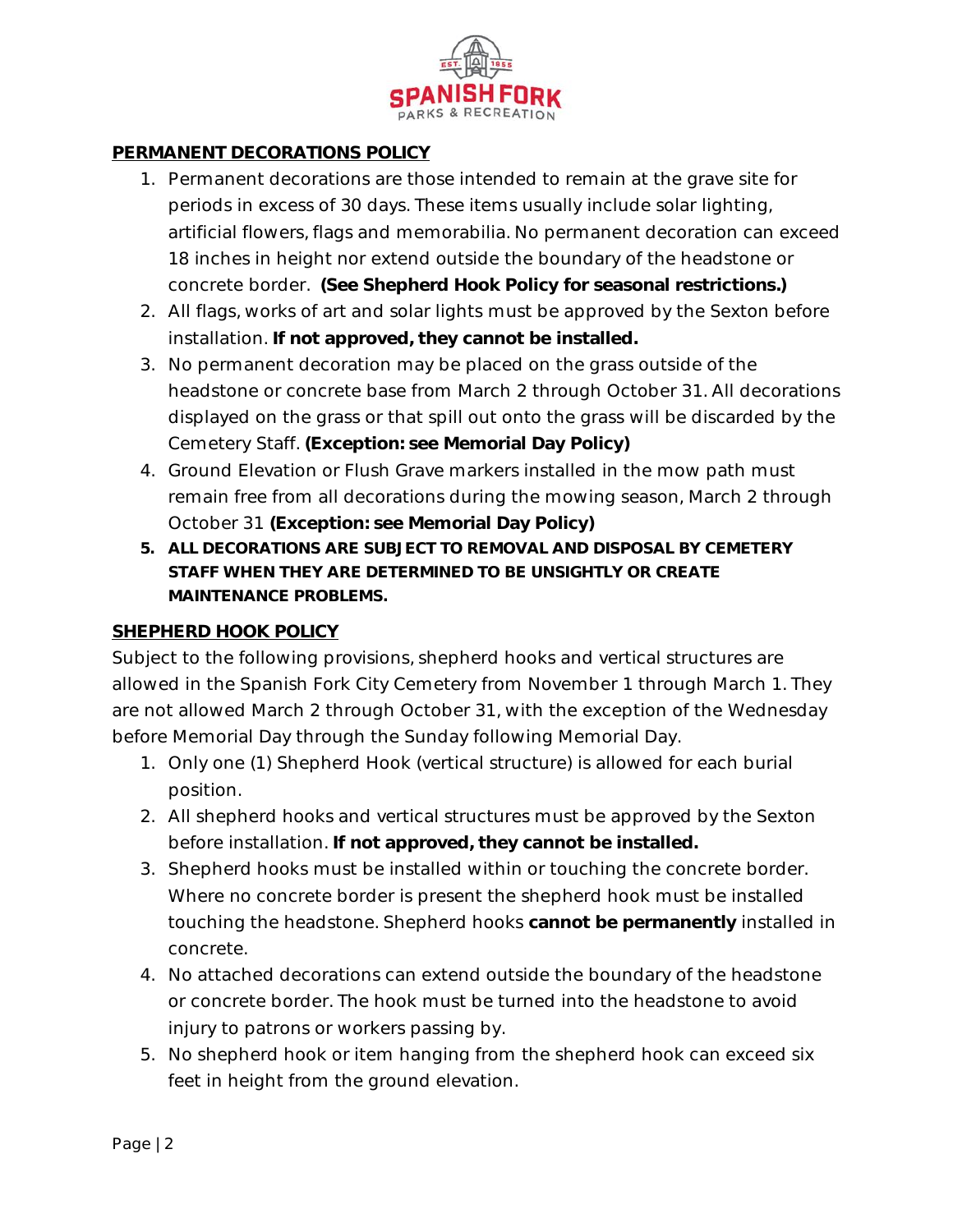

- **PARKS & RECREATION**<br>6. Shepherd hooks are subject to removal and reinstallation if they obstruct or hinder equipment access for burials or cemetery maintenance.
- 7. Placement of shepherd hooks not in accordance with this policy will result in the removal and disposal by Cemetery staff.

## **MEMORIAL DAY POLICY**

- 1. Patrons may begin decorating for Memorial Day starting the Wednesday before Memorial Day.
- 2. Decorations may remain on the gravesites through the Sunday following Memorial Day.
- 3. Decorations are NOT required to be confined to the headstone and surrounding concrete border from the Wednesday prior to Memorial Day until the Sunday following Memorial Day.
- 4. On Monday, one week following Memorial Day, all decorations and flowers displayed on the grass or that have spilled out onto the grass and the containers provided for the flowers will be discarded by the cemetery staff. In addition, dead and dying flowers and containers will be removed from the headstones and concrete borders and discarded.
- 5. On Monday, one week following Memorial Day, the cemetery staff will continue the routine landscape maintenance responsibilities.

## **FLOWERS ON GRAVES POLICY**

Properly displayed flowers add beauty and character to the Cemetery. Flowers are allowed throughout the year, with the following stipulations.

- 1. Spanish Fork City or City employees will not be responsible for flowers or other personal property left in the Cemetery. Be aware that on occasion, uncaring individuals have removed expensive flower arrangements without the patron or staff knowledge or consent.
- 2. The Cemetery staff will remove decorations or flowers on new graves after seven (7) days. Special flower mementos should be removed by the family at the conclusion of graveside services.
- 3. Fresh cut flowers will remain on graves until they appear to be out of condition as determined by cemetery personnel. Once the flowers are no longer attractive, the cemetery crew will dispose of the flowers and the container provided for them. All Halloween pumpkins and Jack O' Lanterns will be removed on November 1<sup>st</sup> or before if they have rotted.
- 4. All flowers, real or artificial must be in a container placed on, or attached to the grave marker, as in stone or metal vases or vase holes. Flowers in movable